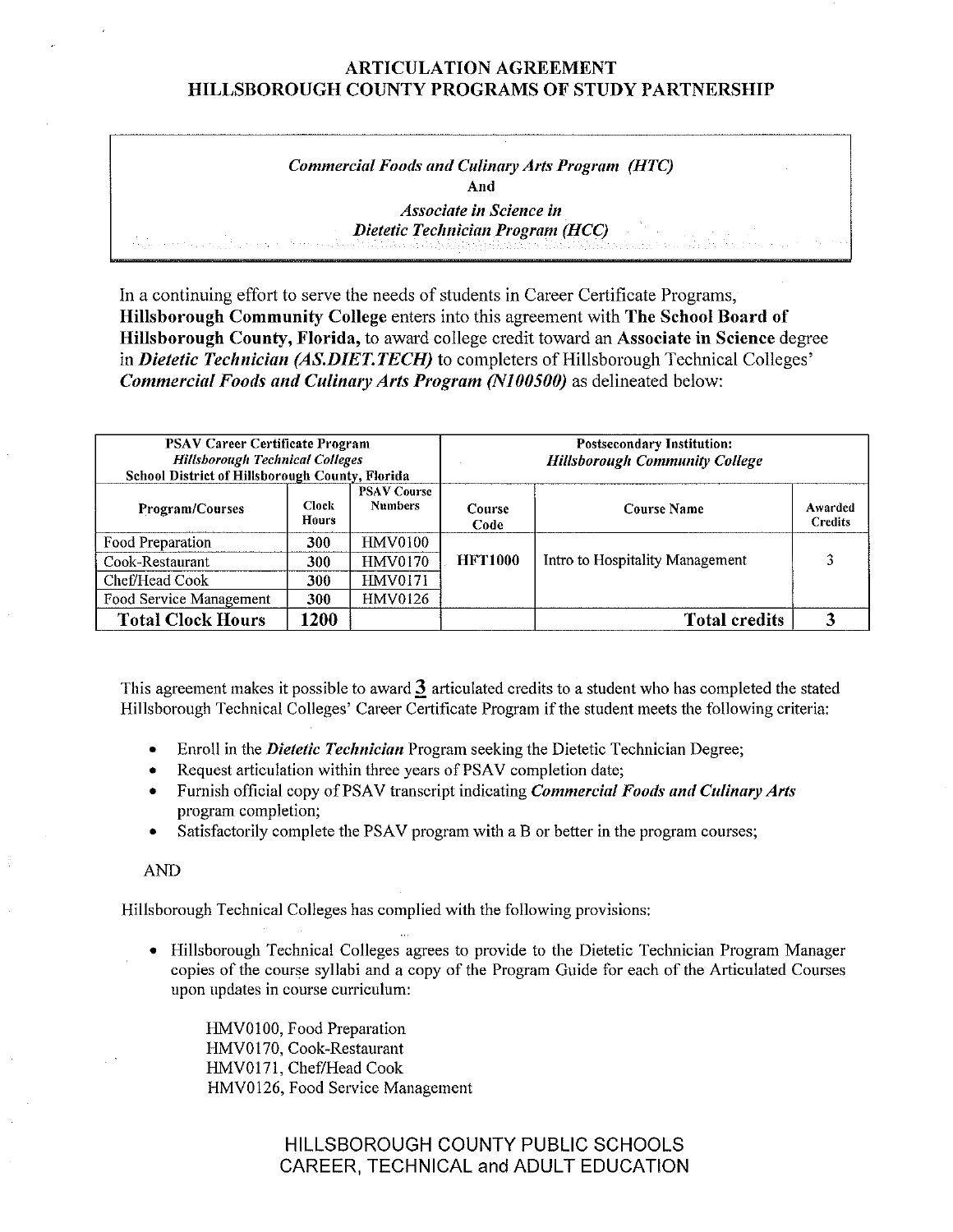• Hillsborough Technical Colleges agree to meet the teaching objectives for each of the credited courses that Hillsborough Community College does for:

HFTl000, Introduction to Hospitality Management

• Hillsborough Technical Colleges agree to use the following textbooks for the Articulated Courses and not to change textbooks without the prior written permission of the Dietetic Technician Program Manager:

Professional Cooking,  $8^{th}$  ed., 9781118636725

The articulating agency will annually review the contents of the curriculum and the qualifications of teachers employed by Hillsborough County Public Schools. The purpose of the review is to verify that competencies are being taught and are equivalent to the postsecondary institution's course(s) which has been designated as equivalent and for which college credit is being offered.

This articulation agreement for the *3* credit(s) toward the *Hillsborough Community College Dietetic Technician Degree* is effective upon final signature of both institutions' representatives, and will be reviewed five years from this date. This agreement may be terminated by either party upon 60 days written notice.

Signatures below indicate endorsement and attestation of this agreement.

I hereby endorse the above articulation agreement:

Betty Viamontes, Chair, Board of Trustees School Board Chair

Date:  $\begin{array}{c} \text{Date:} \\ \text{Date:} \end{array}$   $\begin{array}{c} \text{Date: } 0 \text{ CT} \\ 1 \text{ 5} \\ 2019 \end{array}$ 

I hereby attest the above articulation agreement:

By:

Kenneth Atwater, President

By: *Lichene*<br>Richard Senker/VP of Academic Affair

**APPROVED** ASTO FORM & LEGALITY

nkk ocle GENERAL COUNSEL

HILLSBOROUGH COUNTY PUBLIC SCHOOLS CAREER, TECHNICAL and ADULT EDUCATION

Hillsborough Community College The School Board of Hillsborough County, **Florida** 

By: Bridge By: **marging** 

TAMARA SHAMBURGCR

**By: ~ ~** 

Eakins, Superintendent

Date: 0CT 1 5 2019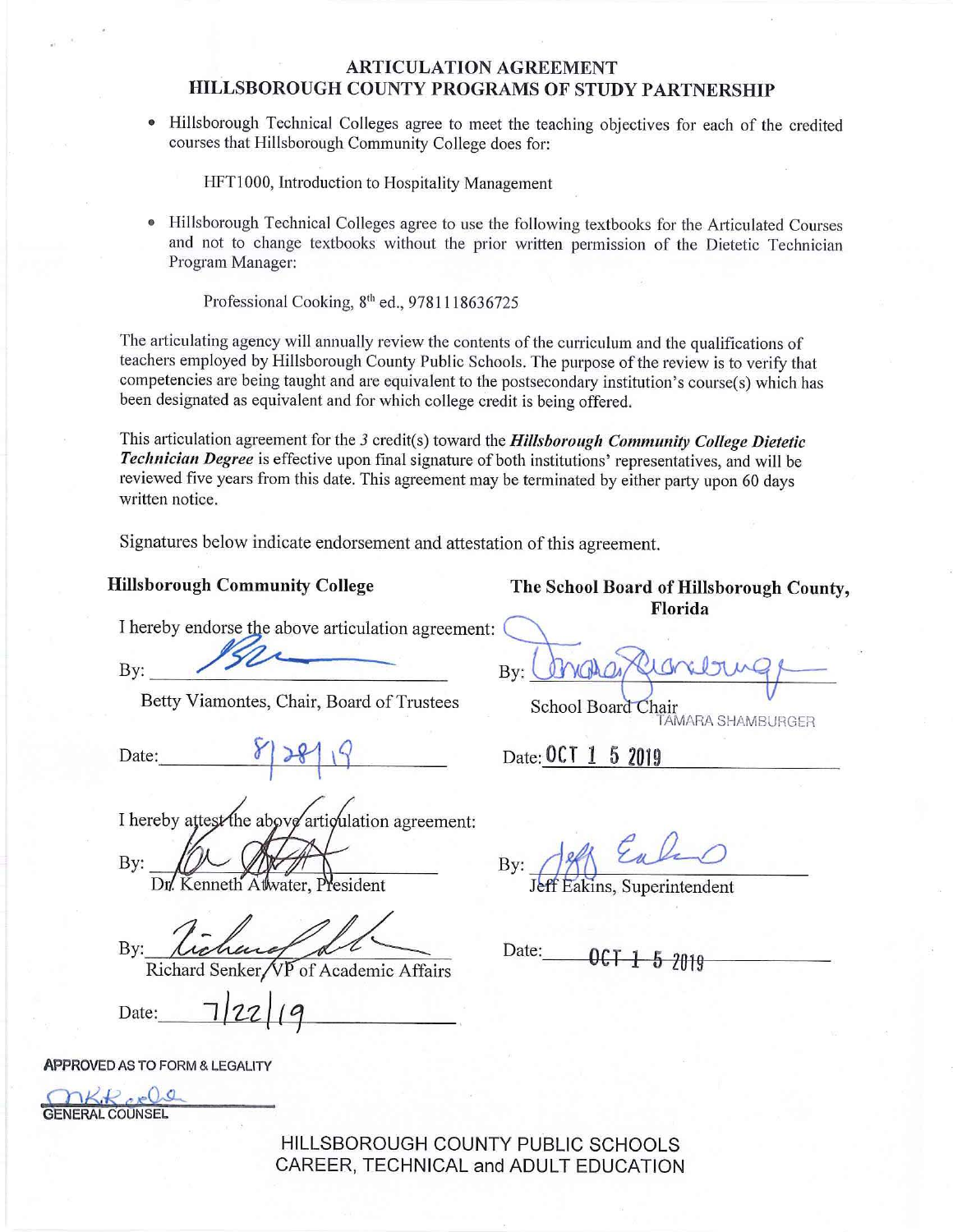## *(* **DOCUMENTATION OF INTITAL APPROVAL OF ARTICULATION AGREEMENT Pending School Board Approval**

- X Associate in Science
- \_\_College Credit Certificate
- \_\_Advanced Technical Diploma
- Other: Specify **Execute** 2

The attached Articulation Agreement Documentation references the following **Hillsborough Community College** program/certificate/diploma:

## **Dietetic Technician For the A.S. Dietetic Technician Degree (AS.DIET.TECH)**

Articulation will be with:

# **The School Board of Hillsborough County, Florida (Hillsborough Technical Colleges) PSAV**

## **Commercial Foods and Culinary Arts (N100500)**

| <b>Secondary LEA:</b><br>School District of Hillsborough County, Florida |                |                                         |                | <b>Post-Secondary Institution:</b><br><b>Hillsborough Community College</b>     |                           |  |  |
|--------------------------------------------------------------------------|----------------|-----------------------------------------|----------------|---------------------------------------------------------------------------------|---------------------------|--|--|
| <b>Program/Courses</b>                                                   | Clock<br>Hours | <b>PSAV</b><br>Course<br><b>Numbers</b> | Course<br>Code | <b>Course Name</b>                                                              | Awarded<br><b>Credits</b> |  |  |
| Food Preparation                                                         | 300            | <b>HMV0100</b>                          |                | egs H Ft Intro to Computers & Technology<br>1000 1000 Intro to Hospitality Mgmt |                           |  |  |
| Cook-Restaurant                                                          | 300            | <b>HMV0170</b>                          |                | $D_f$ . Mapp,<br>change above<br>Dex                                            |                           |  |  |
| Chef/Head Cook                                                           | 300            | HMV0171                                 |                | Course to<br>600                                                                |                           |  |  |
| Food Service Management                                                  | 300            | <b>HMV0126</b>                          |                |                                                                                 |                           |  |  |
| <b>Total Clock Hours</b>                                                 | 1200           |                                         |                | <b>Total credits</b>                                                            |                           |  |  |

#### **Documentation of coursework:**

Identify the types of documentation examined to determine that the articulated courses represent coursework and learning outcomes that are consistent with the degree, certificate, or diploma being articulated and that the content is comparable and appropriate college-level work:

- X Curriculum frameworks
- X Program Guide
- X Course Syllabi

X Other: Textbooks used in PSAV Program (see attached)

HILLSBOROUGH COUNTY PUBLIC SCHOOLS CAREER AND TECHNICAL EDUCATION